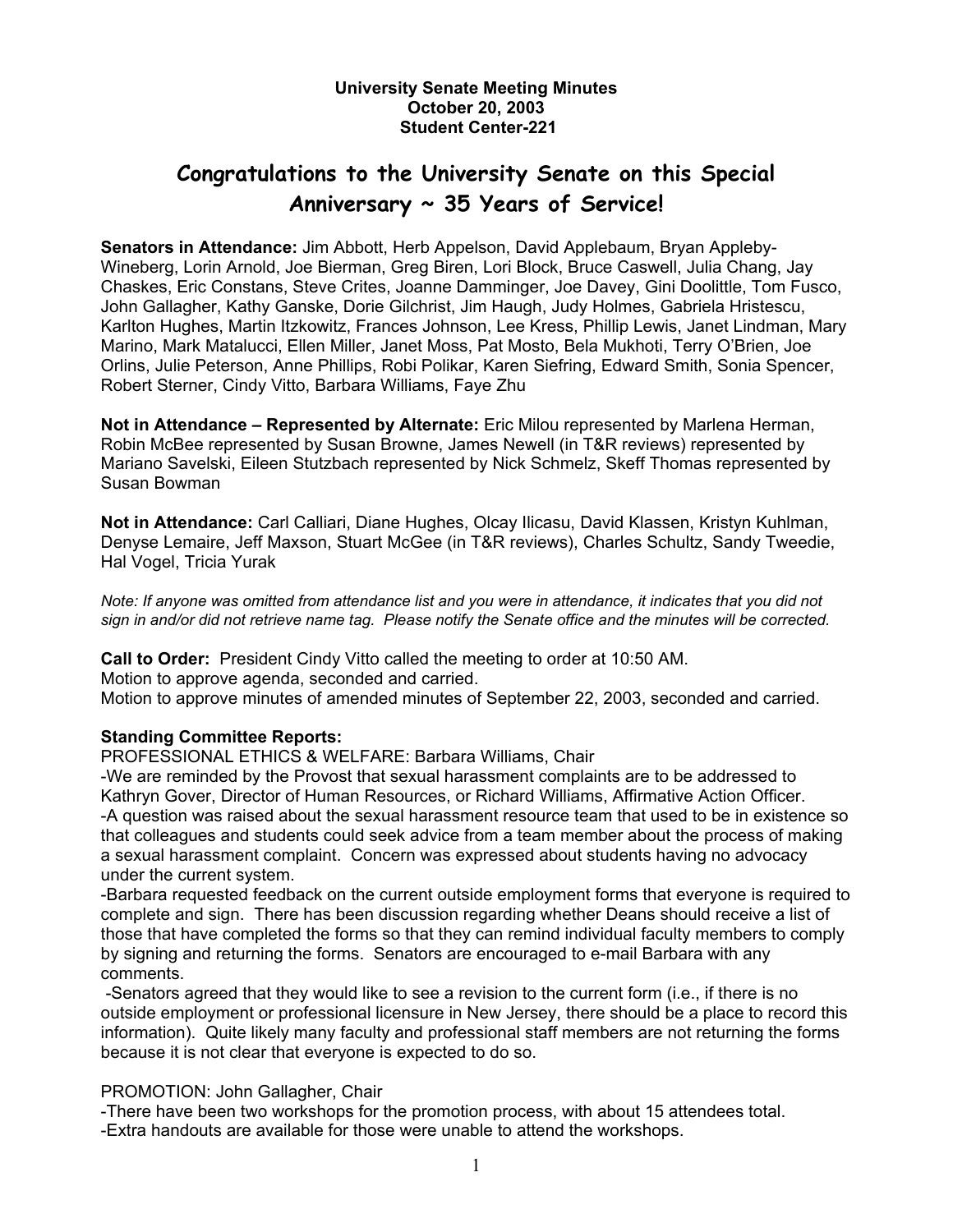-The deadline to sign up for promotion, October 17, will be held firm by the Provost.

TENURE & RECONTRACTING: James Newell, Chair (reporting for Jim is Mariano Savelski) -The Tenure & Recontracting Committee began reviewing portfolios today, and that review continues during the time of this meeting.

CURRICULUM: Phillip Lewis, Chair

-There have been 69 curriculum proposals submitted to date.

-The University Curriculum Committee will hold its first open hearing on Thursday, October 23<sup>rd</sup>. -The curriculum proposals for 2003-2004 are now available on the Senate web page. Click on Curriculum Proposals and then scroll down to current curriculum proposals. All employees can access the proposals by entering their password.

-Curriculum Proposal: SCC#03-04 (CHECK NUMBER)-Women's Studies Advisory Board – a quasi-curricular change so that the structure of this board would mirror the structure of the Honors Program advisory board.

Motion to approve, seconded and carried for approval.

UNIVERSITY BUDGET & PLANNING: Sandy Tweedie, Chair -No report.

-Cindy Vitto noted that the committee will meet this week and is awaiting the written charge from President Farish following his University Assembled speech in which he asked the committee to identify funds for doubling SBR monies, awarding released time to new faculty for the first four semesters, restoring one-semester sabbaticals to 100% funding, and initiating a Separately Budgeted Service program.

# SABBATICAL LEAVE: Janet Lindman, Chair

-The deadline for Sabbatical Leave applications is November  $17<sup>th</sup>$ . Bob Zazzali has not provided us at this point with a list of those who are eligible.

-The 100% salary compensation for a one-semester sabbatical is expected to be restored, although this is not yet certain.

-Those that applied last year and chose to defer their sabbaticals do not have to re-apply. They will be given priority consideration this year. With twenty-four semesters as a total allotment, this year's candidates will be allocated the semesters remaining after last year's candidates have had an opportunity to accept or again defer their sabbaticals.

-A question was raised about recommendations from the Provost's Office regarding changes to the sabbatical process. Vitto indicated that she had forwarded to the Provost the response of the Senate Exec, that proposed changes should take place next year, following more extensive discussion. In addition to discussing the recommendations, we need to clarify the purpose(s) of a sabbatical in order to better guide committee evaluation of applications.

-Because the Senate Exec but not the Senate as a whole had received information about these recommendations, it was requested that the Senate receive minutes of the Senate Exec meeting. (Note: Minutes of the 10/15 Senate Exec meeting are attached to the Senate minutes.)

CAMPUS AESTHETICS & ENVIRONMENTAL CONCERNS: Skeff Thomas, Chair -No report

-Cindy Vitto reported that David Clowney would like to bring forward a resolution through this committee that either recommends or requires that all future buildings be LEEDS Certified (environmentally sound and energy efficient). The resolution would include the directive that, if approved by the Senate, it should be passed forward to the Campus Master Plan Committee. -A tree near Bole Hall was removed due to damage by a hurricane and disease.

ACADEMIC POLICIES & PROCEDURES: Martin Itzkowitz, Chair -The committee met on October 15<sup>th</sup>.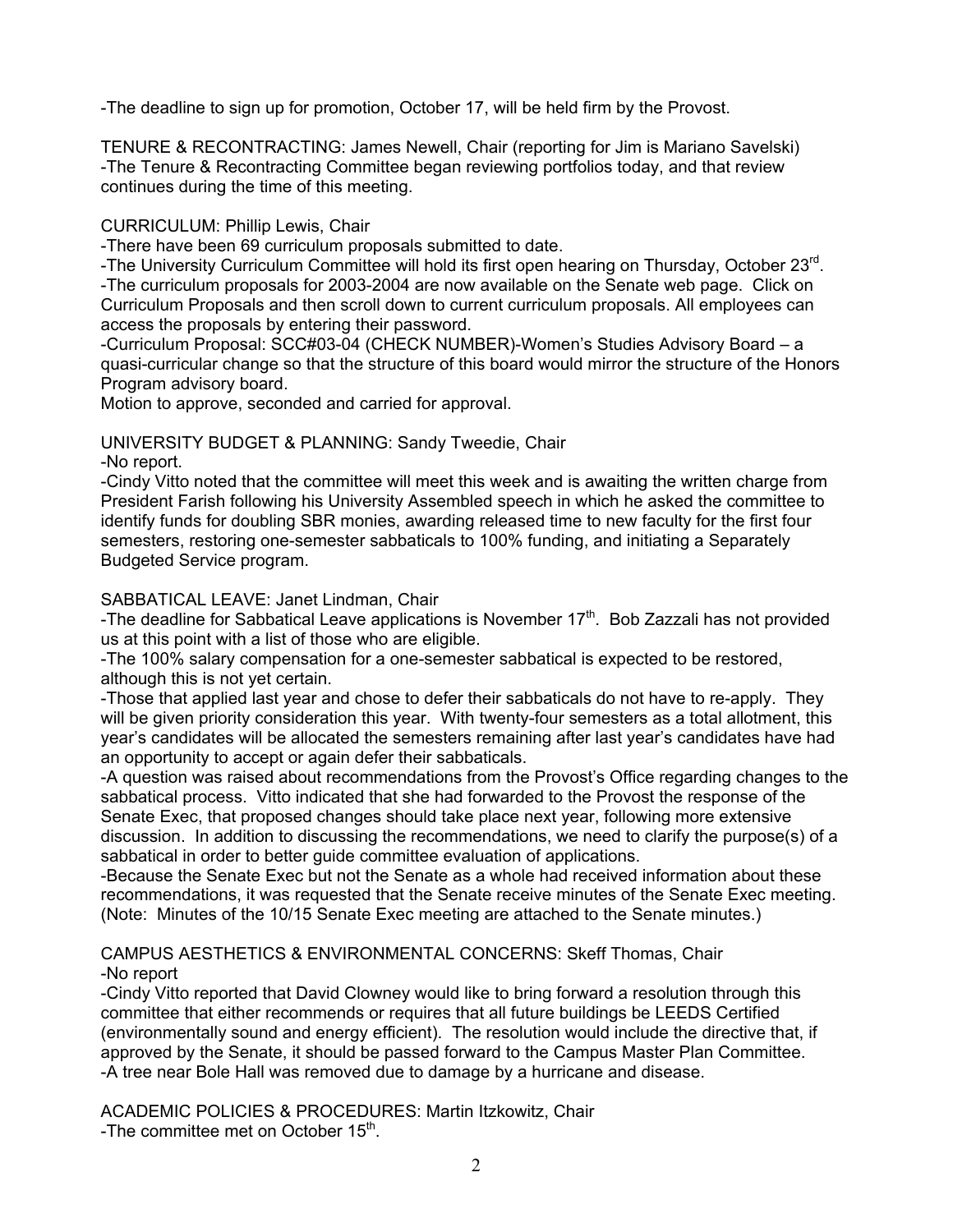-The committee is examining the issue of pass/no credit and will probably have a resolution prepared by the time of the next Senate meeting.

## LEARNING OUTCOMES ASSESSMENT: Anne Phillips, Chair

-The committee has met twice and is scheduled to meet with the Provost on October  $22^{\text{nd}}$ . -In conjunction with the Middle States Periodic Review Report due next year, the committee is collecting reports from each department and college, due on or before November  $3<sup>rd</sup>$ . -When Rowan must submit a final report to Middle States five years from now, every department will be able to complete its part if we take time now to address the periodic review report. Anne urged anyone having questions regarding the departmental reports to contact her or the LOAC College representative. Members of the committee have met with Deans and chairs. -The committee continues to seek a replacement for Barbara Sjostrom to serve as assessment coordinator.

# RECRUITMENT, ADMISSIONS & RETENTION: Jay Chaskes, Chair

-The committee held its first meeting on October 9th.

-The committee has examined the issues being reviewed by last year's committee, and will continue to look at these issues while also setting this year's priorities.

-Two priorities the committee plans to address this year are (1) recruitment of minority students and how that process takes place both here and elsewhere; (2) better coordination of retention initiatives. (This issue is also being addressed by the Enrollment Management Committee; Jay will chair the subcommittee looking into better coordination.)

# RESEARCH & TECHNOLOGICAL RESOURCES: Garbiela Hristescu, Chair

-The committee held its first meeting on September  $30<sup>th</sup>$ .

-The committee is reviewing an updated Web policy and hopes to forward comments to Tony Mordosky, Associate Provost, before the policy comes before the entire Senate. There is a link to the revised Web policy on the Senate homepage, so senators are encouraged to read through the policy and address comments to Tony Mordosky.

-Faculty are advised to review our current policy because many of us may be in violation of policy without realizing that there are guidelines for faculty web pages. For example, web pages for classes should be ADA compliant.

# STUDENT RELATIONS: Lorin Arnold, Chair

-The committee held its first meeting on September  $24<sup>th</sup>$ .

-There is continued discussion regarding faculty and students engaging in actions related to moral or political issues and how the University responds to absences for such engagement. The committee will also be discussing the racial flyers that have been distributed on campus. -The next committee meeting will be held on October  $29<sup>th</sup>$ .

# INTERCOLLEGIATE ATHLETICS: Rob Sterner, Chair

-There will be a committee meeting on October  $27<sup>th</sup>$ .

-The committee will discuss athletic facilities, and ways to involve more faculty in athletic events. -The committee would also like faculty to know that the majority of the current student athletes hold a high GPA.

-Rob encouraged anyone having any questions or wanting to submit ideas to please contact him.

COMMITTEE ON COMMITTEES: Julie Peterson, Chair

-Julie is currently looking for someone to replace John Gallagher on the Academic Policies and Procedures Committee.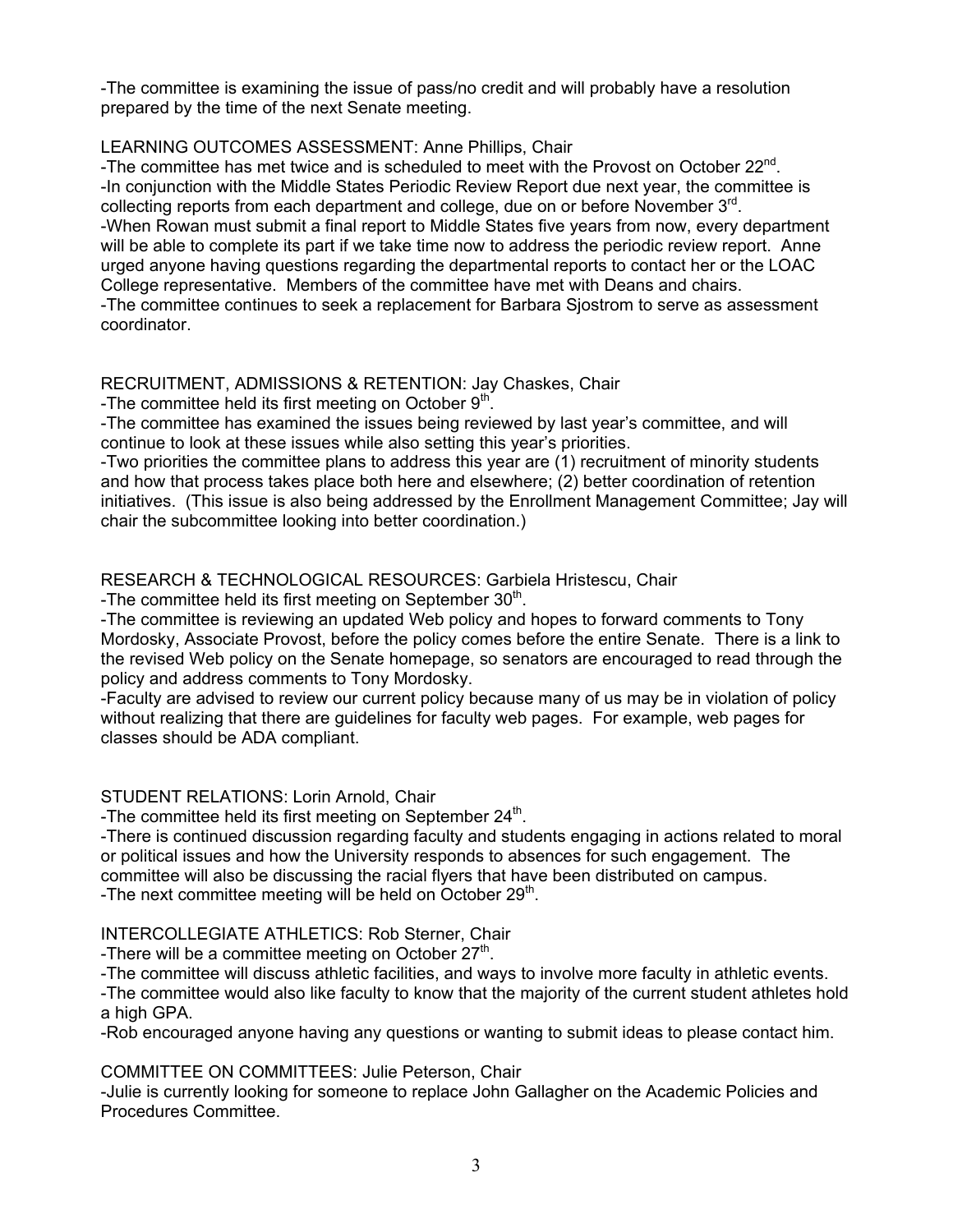-Jay Chaskes requested that a representative from the Office of Admissions be assigned to the Recruitment, Admissions & Retention Committee.

CAREER DEVELOPMENT: Sonia Spencer, Chair -No report

#### **Other Committee Reports:**

CAMPUS MASTER PLAN COMMITTEE: Joe Orlins, Chair

-The committee has reviewed the plans for the new Fine and Performing Arts Center. Comments regarding the new facility have been passed on to Facilities Planning and will be forwarded to the architects.

-Currently under discussion is a fourth draft of Guiding Principles for the master planning process. -An open forum is planned regarding plans for construction of the new Education building. Construction is scheduled to begin in January.

WORLD EDUCATION COUNCIL: Edward (Mickey) Smith, Chair

-Plans are being reviewed to form a Center for International Affairs. Mickey met with the Provost last week, and she is supportive of this effort; in addition, Dean Harper presented this idea before the Academic Affairs Council.

-The World Education Council would like to have feedback regarding the concept of a Center for International Affairs and other international initiatives as well. Anyone with comments or questions should e-mail Mickey Smith at [smithe@rowan.edu.](mailto:smithe@rowan.edu)

#### **Senate President's Report:**

-Cindy Vitto reported that responses to a recent Senate survey regarding a second open period revealed that a majority of responding department chairs were in favor of a revised open period schedule, with a second open period on Wednesday at 10:50 AM. Members of the ad hoc Schedule Committee, however, urged that the schedule be given a fair chance before making a change and that reasons for including a second open period (and when best to schedule a second open period) needed to be examined more thoroughly. The Provost has agreed to wait until we have a more careful evaluation in the spring semester before making any changes to the current academic schedule.

-Departments are reminded that they should take the opportunity to incorporate a common meeting time within their own department schedules for next fall. One way to accomplish this is by selecting a time slot during which only adjuncts teach.

-The Senate Exec has approved a plan to schedule two meetings this fall for special working sessions of the Senate, Academic Affairs Council (Cabinet, Associate Provosts and Deans), SGA officers, and other selected individuals, in order to facilitate communication among administration, faculty/professional staff, and students.

-The first meeting is scheduled on October  $31<sup>st</sup>$ , at 11:00 AM. A second meeting is tentatively scheduled on November 20<sup>th</sup>.

-If senators are not available to attend, they are encouraged to send a representative. -Rowan will host an open forum to address the future of higher education in New Jersey Wednesday, October 22<sup>nd</sup>, at 4:00 PM in Wilson Hall.

## **Open Period - President Farish:**

-The administration is addressing the recent situation regarding inflammatory flyers distributed in two residence facilities. It is not known at this time if there is more than one individual involved. - Some of the flyers seem to have resulted from a complaint by a student claiming to have been harassed at a local business establishment. She has since recanted her testimony. There may